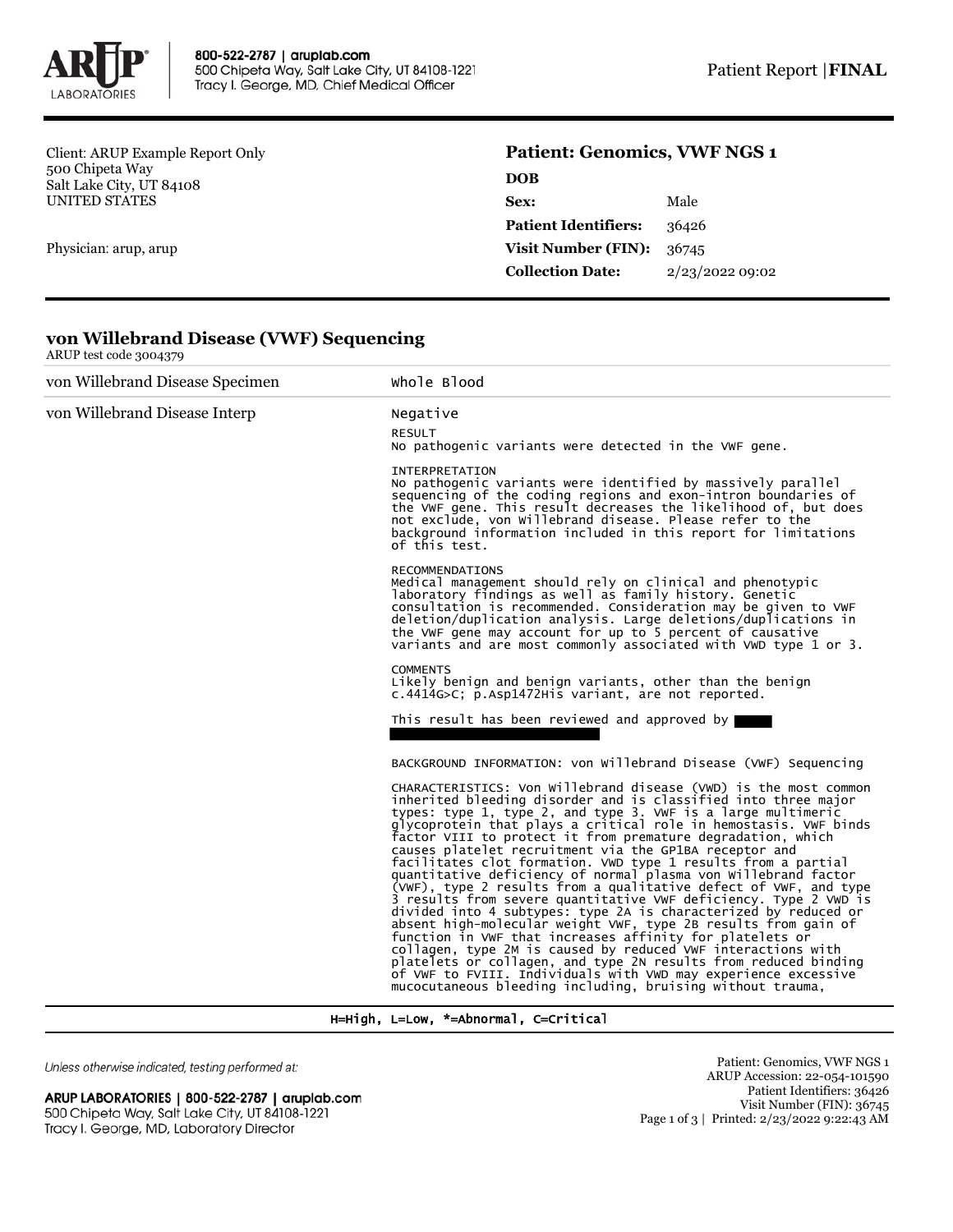

bleeding from gums, prolonged recurrent nosebleeds, menorrhagia, gastrointestinal bleeding, and prolonged bleeding following childbirth, trauma, or surgery.

EPIDEMIOLOGY: Prevalence of symptomatic VWD is estimated at 1 in 10,000. Of individuals with VWD, approximately 30 percent have type 1, 60 percent have type 2, and less than 10 percent have type 3.

CAUSE: Pathogenic germline variants in the VWF gene.

INHERITANCE: Autosomal dominant: types 1, 2B, 2M, and most cases of type 2A. Autosomal recessive: types 2N, 3, and 20 percent of type 2A cases.

PENETRANCE: For autosomal dominant types 1, 2A, 2B, and 2M, penetrance is incomplete when VWF:Ag and VWF:RCo levels are between 30 and 50 IU/dL. Full penetrance is expected when VWF:Ag and VWF:RCo levels are less than 30 IU/dL. Heterozygous carriers of type 3 or type 2N are often asymptomatic; however, some individuals may show mild bleeding symptoms.

CLINICAL SENSITIVITY: 80 percent for VWD type 1 and 90 percent for VWD types 2 and 3.

GENE TESTED: VWF (NM\_000552) Exons 26 and 34 are not covered by sequencing, and deletion/duplication analysis is not available for this gene.

METHODOLOGY: Capture of all coding exons and exon-intron<br>junctions of the VWF gene, followed by massively parallel<br>sequencing. Sanger sequencing was performed as necessary to fill<br>in regions of low coverage and confirm rep

ANALYTICAL SENSITIVITY/SPECIFICITY: The analytical sensitivity of this test is approximately 99 percent for single nucleotide variants (SNVs) and greater than 93 percent for insertions/duplications/deletions from 1-10 base pairs in size. Variants greater than 10 base pairs may be detected, but the analytical sensitivity may be reduced.

LIMITATIONS: A negative result does not exclude a diagnosis of von Willebrand disease. This test only detects variants within the coding regions and intron-exon boundaries of the VWF gene. Regulatory region variants and deep intronic variants will not be identified. Deletions/duplications/insertions of any size may<br>not be detected by massively parallel sequencing. Diagnostic<br>errors can occur due to rare sequence variations. In some cases,<br>variants may not be identified This assay may not detect low-level mosaic or somatic variants associated with disease. Interpretation of this test result may be impacted if this patient has had an allogeneic stem cell transplantation. Noncoding transcripts were not analyzed. Variants interpreted as pathogenic, likely pathogenic, and of uncertain significance will be reported, as will the benign variant VWF c.4414G>C; p.Asp1472His; other likely benign or benign variants are not reported.

The following regions are not sequenced due to technical limitations of the assay: VWF (NM\_000552) exon(s) 26, 34

This test was developed and its performance characteristics<br>determined by ARUP Laboratories. It has not been cleared or<br>approved by the US Food and Drug Administration. This test was<br>performed in a CLIA certified laborator clinical purposes.

Counseling and informed consent are recommended for genetic

H=High, L=Low, \*=Abnormal, C=Critical

Unless otherwise indicated, testing performed at:

ARUP LABORATORIES | 800-522-2787 | aruplab.com 500 Chipeta Way, Salt Lake City, UT 84108-1221 Tracy I. George, MD, Laboratory Director

Patient: Genomics, VWF NGS 1 ARUP Accession: 22-054-101590 Patient Identifiers: 36426 Visit Number (FIN): 36745 Page 2 of 3 | Printed: 2/23/2022 9:22:43 AM